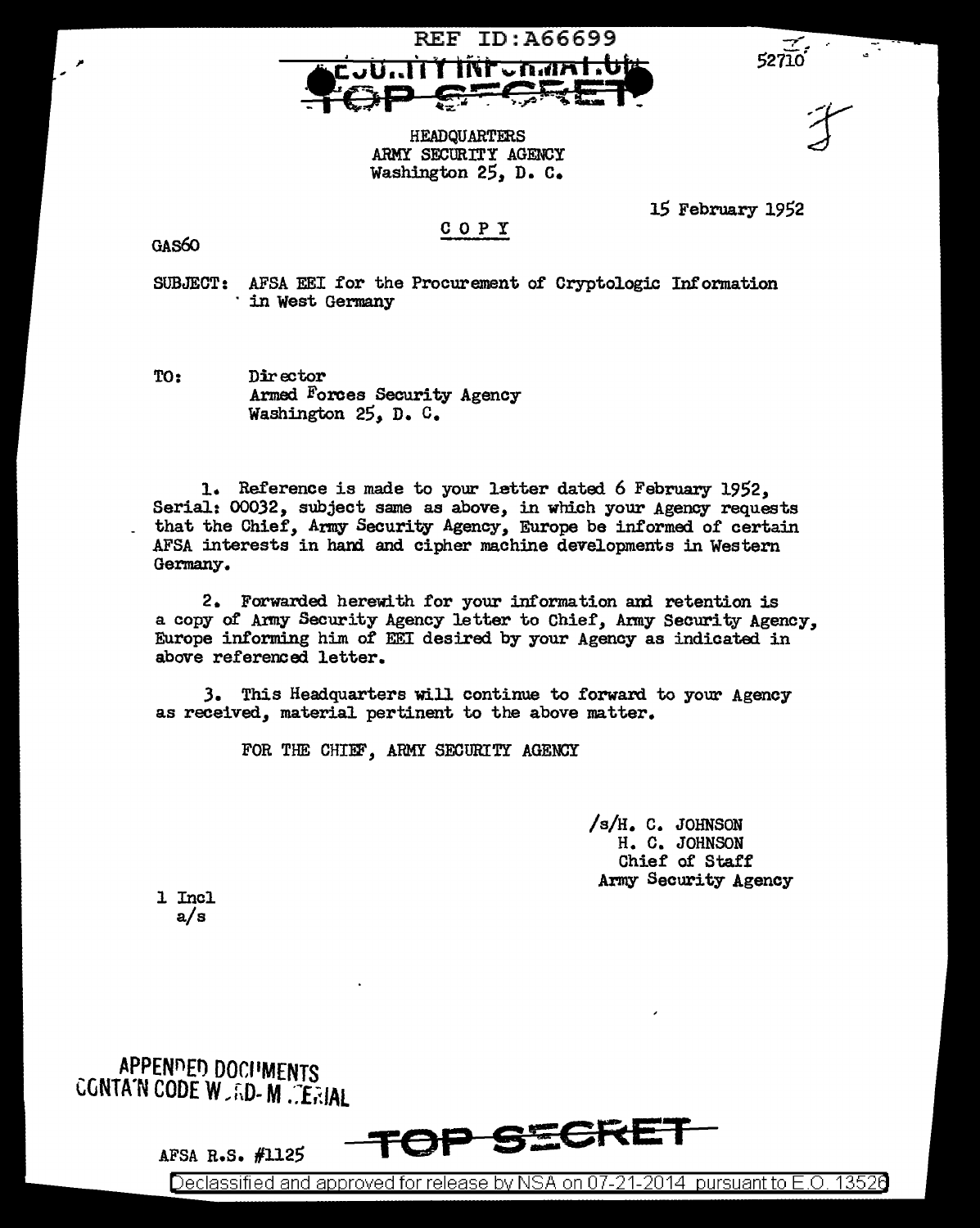<del>US OFFICIALS ONLY</del>

REF ID: A66699 52710 「こにに日  $s$ uet

COPY

## **GAS60**

- SUBJECT: EEI for the Procurement of Cryptologic Information in West Germany
- TO: Chief ASA Europe 8620th AAU APO 757, c/o Postmaster New York, New York

1. Reference is made to letter, Headquarters, Army Security Agency, Europe, subject: "Siemens and Halske," dated 5 December 1951.

2. The numerous Post World War II cryptologic developments currently taking place in Western Germany leave little if any doubt that an official Cryptographic Security and Communications Intelligence Agency will be reactivated by the Federal Republic of Germany as soon as such shall be legal.

3. Reports indicate that West Germany research and development in cryptographic security has reached a level comparable to that achieved by the U.S. in  $1945$ . Thus, once the German Peace Treaty is signed,



PL 86-36/50 USC 3605 EO  $3.3(h)$  (2)